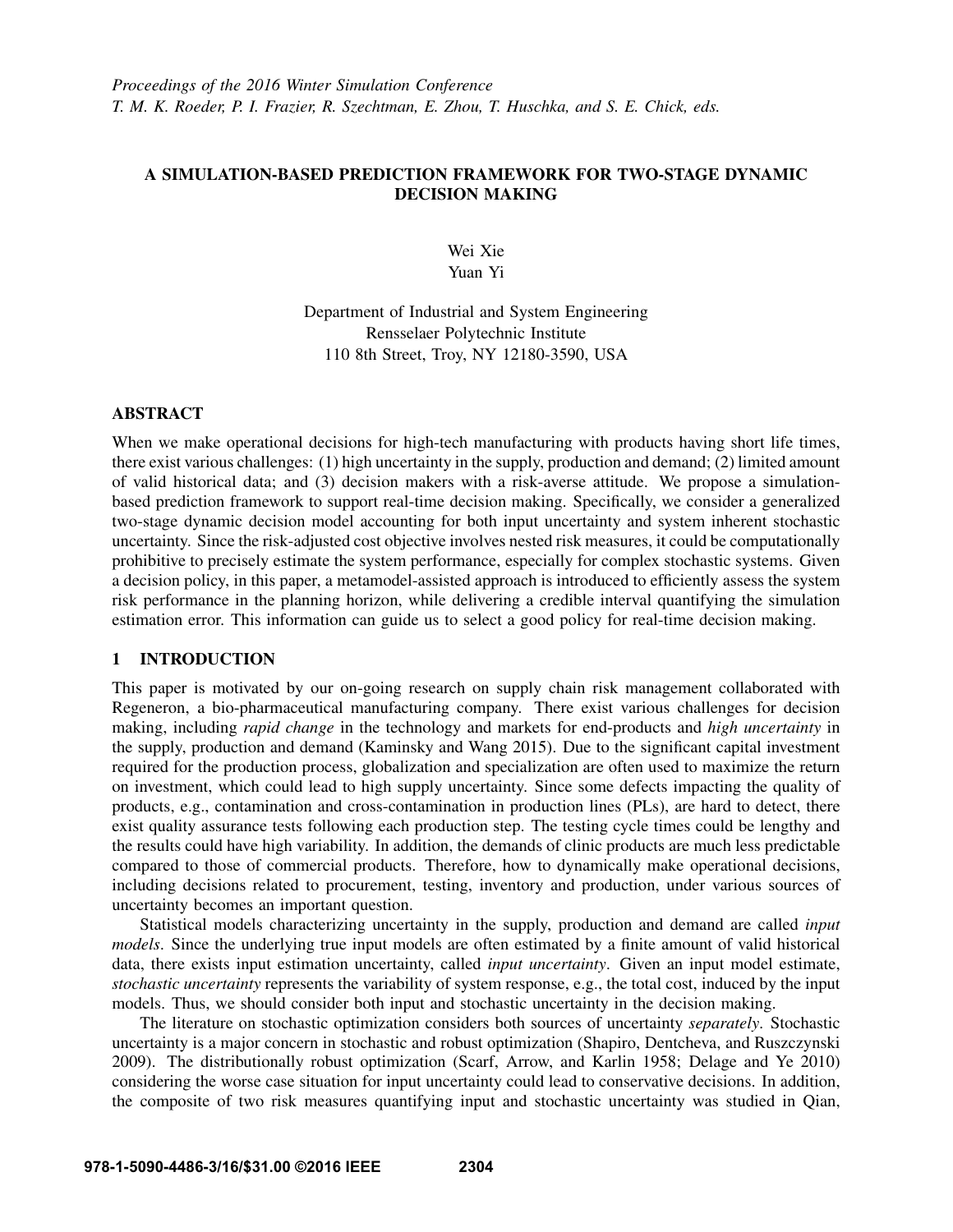Wang, and Wen (2015) and Zhou and Xie (2015). Different combinations of these measures could lead to totally different system behaviors (Zhou and Xie 2015), and it is not clear how to select appropriate risk measures in the composite approach. Further, it could be hard to integrate this approach with dynamic optimization. Motivated by our previous study on input uncertainty (Xie, Nelson, and Barton 2014), *a compound approach* for stochastic optimization was proposed in Hu, Xie, and Xu (2016), which quantifies both input and stochastic uncertainty simultaneously. Since the analytic study over a newsvendor example demonstrates that the compound approach could lead to good and robust decisions (Hu, Xie, and Xu 2016), in this paper, we extend it to dynamic situations.

Optimal decisions depend on the choice of system performance measure. Even though most literature on supply chain management focuses on the mean performance, for high-tech products with high profit, decision makers tend to be *risk averse* (Chen et al. 2007). Thus, we consider risk measures to quantify the system performance. In this paper, we use the conditional value-at-risk (CVaR), the tail conditional expectation of the cost, for illustration; See Shapiro, Dentcheva, and Ruszczynski (2009) for more information on CVaR.

Many challenges arise when trying to apply strictly analytical approaches to assess the risk performance of real complex stochastic systems. Since stochastic simulation is in every sense a statistical experiment, one of the most valuable features of simulation is its ability to characterize the risks inherent in complex stochastic systems (Nelson 2013). Kaminsky and Wang (2015) also pointed out that simulation-based approaches have great promise for supply chain risk management in the biopharmaceutical industry.

Therefore, in this paper, we propose a simulation-based prediction framework to support real-time decision making. We consider a generalized two-stage dynamic decision model. This class of problems was first proposed by Beale (1955) and Dentzig (1955), and gained wide usage subsequently. Shapiro and Homem-de Mello (1998) developed a simulation approach, and they mainly focused on two-stage linear programming problems with mean performance measure. In this paper, we consider more general situations with risk measures. Further, since the underlying true input models are unknown and estimated by real-world data, we also account for the input uncertainty.

Since the risk-adjusted cost objective in the two-stage model involves nested risk measures, it could be computationally prohibitive to precisely estimate the system risk performance in the planning horizon, especially for complex stochastic systems. Thus, in the simulation-based prediction framework, we introduce a metamodel-assisted approach that can make efficient use of the simulation resources to assess the riskadjusted cost objective, while delivering a credible interval (CrI) quantifying the simulation estimation uncertainty. This information could be useful to guide the search for a good decision policy. Specifically, there are two decision-making points in the two-stage model. Given the historical data, the posterior predictive distribution is used to drive the simulation and predict the future system performance. As time evolves to the second decision point, new data arrive and our belief of input models is updated by following Bayes' rule. Then, the updated posterior predictive distribution can drive the simulation to estimate the system future performance after the second decision point. To assess the risk-adjusted cost objective, a Gaussian process (GP) metamodel is constructed to estimate the system future performance at each sample of updated input models and it also provides the posterior distribution characterizing the simulation estimation uncertainty.

In sum, the main contributions of this paper include: (1) To facilitate real-time decision making in supply chain risk management, we propose a generalized two-stage dynamic decision model that can account for both input and stochastic uncertainty simultaneously; (2) In our simulation-based prediction framework, a metamodel-assisted approach is introduced to make efficient use of the simulation resources so that we can quickly assess the system performance in the planning horizon for any given decision policy; and (3) Our approach also delivers a CrI quantifying the simulation estimation uncertainty.

The next section provides a formal problem description and describes the two-stage dynamic decision model for real-time decision making. In the simulation-based prediction framework proposed in Section 3, a metamodel-assisted approach is introduced to efficiently assess the system risk performance for a given decision policy, while delivering a CrI quantifying the simulation estimation error. A multi-stage inventory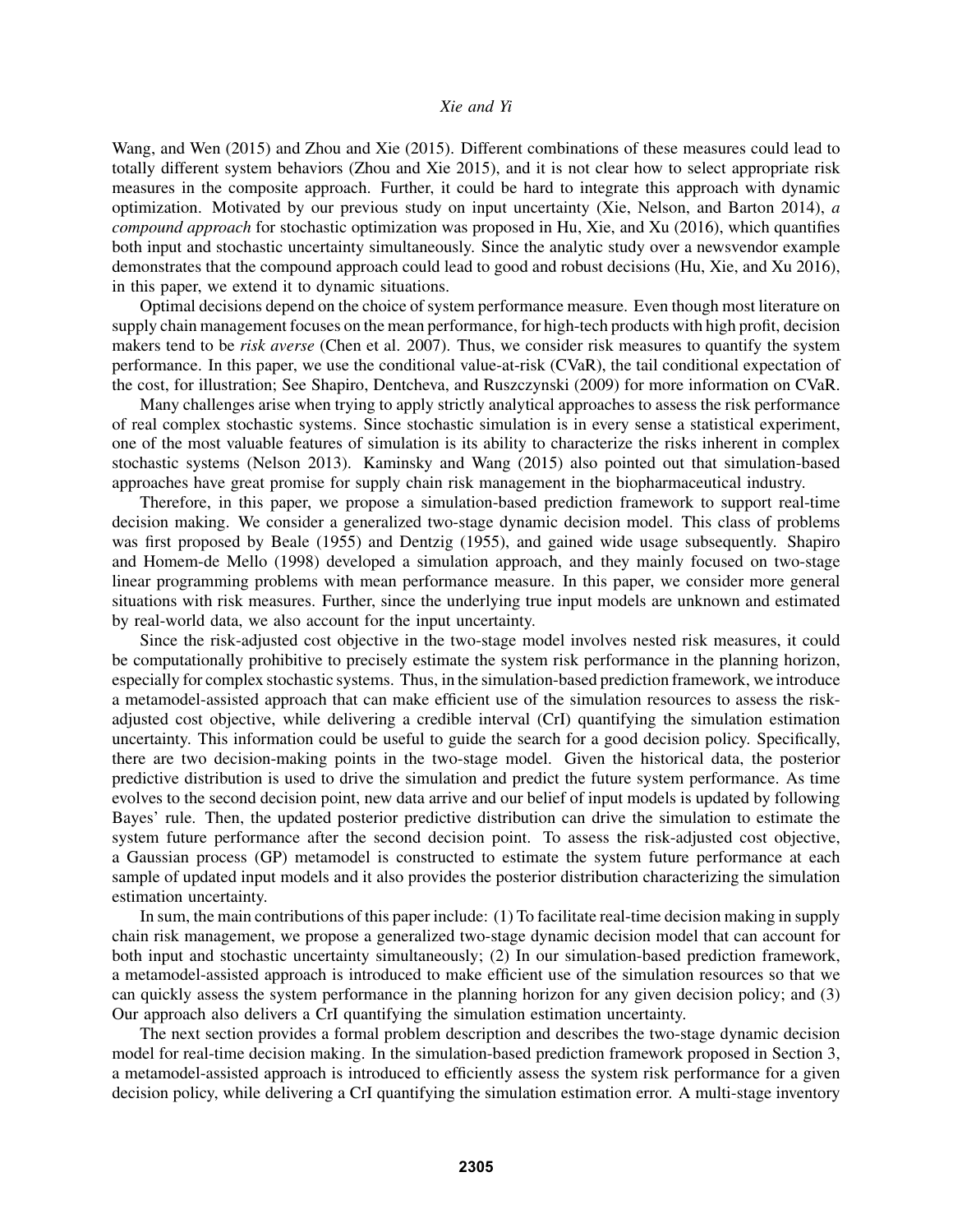example is used to study the finite-sample performance of our approach in Section 4. We conclude this paper in Section 5.

## 2 PROBLEM DESCRIPTION AND TWO-STAGE DYNAMIC DECISION MODEL

To make it easy to follow, in this section, we first consider *the static setting* with a fixed amount of real-world data, and then extend it to the dynamic setting with data streams. The input models, denoted by *F*, could include mutually independent models. For an inventory example, *F* could include input models for supply lead times and product demands. For notation simplification, suppose *F* is composed of a single input model.

The output of a stochastic system of interest is denoted by  $Y = H(\mathbf{u}, \mathbf{X})$ , where **u** represents decisions and X represents input samples. For example, in a newsvendor example, *Y* could be the cost, u and X could be the ordering decision and product demands. Most research in the existing supply chain literature focuses on the mean performance of *Y*. In recent years, some studies have started to use risk measures to characterize the system performance; see Chen, Xu, and Zhang (2009) and Gotoh and Takano (2007). Since decision makers for high-tech products in the bio-pharmaceutical industry tend to be risk averse, we will explore risk measures, denoted by  $\rho(Y)$ , to quantify the system performance. In this paper, we use CVaR for illustration and let  $\rho = CVaR_\alpha$  with the right tail probability  $\alpha \in (0,1)$ .

If the underlying "correct" input model, denoted by  $F^c$  specified by the input parameters  $\boldsymbol{\theta}^c$ , is known, the system risk performance is

$$
\rho_{\mathbf{X}}[Y(\boldsymbol{\theta}^c)] = \min_{\xi \in \mathfrak{R}} \int_{\mathbf{X}} \left[ \xi + \frac{1}{\alpha} \left( H(\mathbf{u}, \mathbf{x}) - \xi \right)^+ \right] f(\mathbf{x} | \boldsymbol{\theta}^c) d\mathbf{x}
$$
(1)

where  $f(x|\theta)$  denotes the input density function. Since the variability in the response *Y* is induced by **X** through the logic of system of interest and  $H(\cdot)$  is a (unknown) deterministic function, the subscript **X** in  $\rho$ <sub>X</sub> emphasizes that the risk measure  $\rho$  depends on the distribution of **X**. Therefore, given the true input model  $F^c$ , Equation (1) quantifies the impact of *stochastic uncertainty* on the system risk performance.

In reality, the underlying input model  $F^c$  is unknown. In this paper, we assume that the parametric family is known and unknown true parameters θ *c* are estimated using valid historical data, denoted by  $\{x_1, x_2, \ldots, x_{t_0}\}$  with  $x_i \stackrel{i.i.d.}{\sim} F^c$  for  $i = 1, 2, \ldots, t_0$ . Following Bayes' rule, the input uncertainty or our belief about  $\theta^c$  can be characterized by a posterior distribution, denoted by  $g(\theta) \equiv p(\theta | x_1, x_2,...,x_{t_0})$ . Then, we use the input model estimate to predict the new data **X**. Thus, the compound random vector  $\mathbf{X}(\mathbf{\Theta})$ accounts for both input uncertainty,  $\mathbf{\Theta} \sim g(\mathbf{\theta})$ , and stochastic uncertainty,  $\mathbf{X}|\mathbf{\Theta} \sim F(\cdot|\mathbf{\Theta})$ . We can quantify their impact on the system risk performance by

$$
\rho_{\mathbf{X}}[Y(\mathbf{\Theta})] = \min_{\xi \in \mathfrak{R}} \int_{\mathbf{x}} \left[ \xi + \frac{1}{\alpha} \left( H(\mathbf{u}, \mathbf{x}) - \xi \right)^+ \right] f(\mathbf{x} | \mathbf{x}_1, \mathbf{x}_2, \dots, \mathbf{x}_{t_0}) d\mathbf{x} \tag{2}
$$

where  $f(\mathbf{x}|\mathbf{x}_1,\mathbf{x}_2,\ldots,\mathbf{x}_{t_0}) \equiv \int f(\mathbf{x}|\boldsymbol{\theta})g(\boldsymbol{\theta})d\boldsymbol{\theta}$  is *the posterior predictive density*. Therefore, the risk measure in Equation (2) accounts for both input and stochastic uncertainty. Notice that the posterior predictive distribution is often used in the Bayesian approaches to check if the selected input model is appropriate or it can capture the important properties in the historical data (Gelman et al. 2004).

Equations (1) and (2) have similar forms. However, the measure  $f(\mathbf{x}|\boldsymbol{\theta}^c)$  only accounts for stochastic uncertainty, and the measure  $f(\mathbf{x}|\mathbf{x}_1,\mathbf{x}_2,\ldots,\mathbf{x}_{t_0})$  accounts for both input and stochastic uncertainty. The input model only provides a tool to extract the important information from the historical data and predict the new observation x. When we assess the system risk performance, it is not appropriate to separate input and stochastic uncertainty because the estimation over  $F^c$  is mainly for predicting the new observation **x** based on the information collected from the historical data  $\{x_1, x_2, \ldots, x_{t_0}\}.$ 

Then, we consider *the dynamic setting* with data streams, denoted by  ${X_t}_{t=1}^{\infty}$ , from the underlying true input model  $F^c$ . In each time period *t*, we first observe the new data  $\mathbf{X}_t$ , update the physical state  $\mathbf{S}_t$  and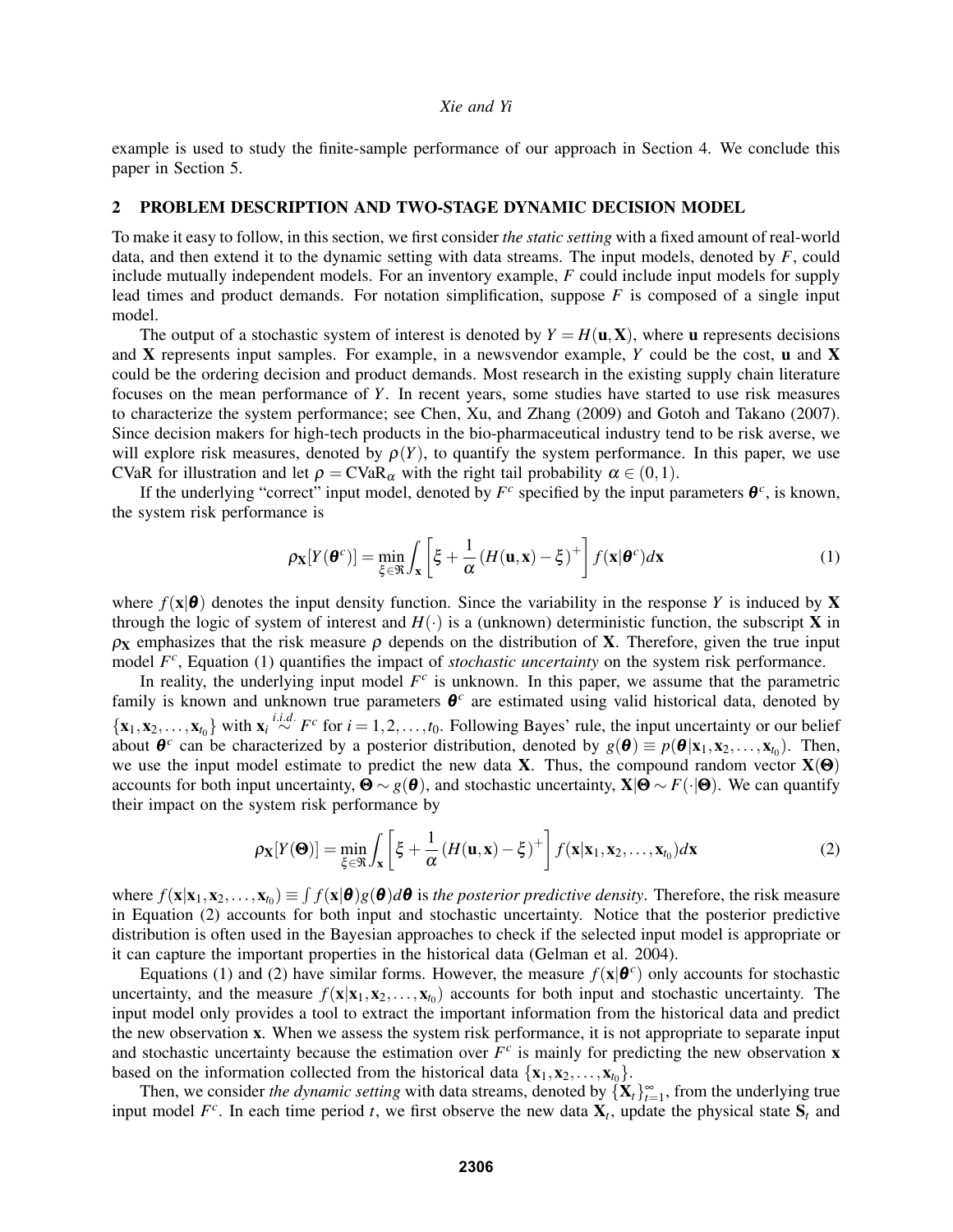the knowledge state or our belief on the input model, and then implement the decision u*<sup>t</sup>* . For example, for an inventory system with a single product, in the time period *t*, we first observe the realization of demand *Xt* . Then, we update the inventory level either by satisfying the demand with available stock or recording it as the backlog if there is out of stock. Based on the new information from *X<sup>t</sup>* , we also update our belief on the demand distribution. After that, we make the ordering decision  $u_t$ .

At any time  $t_0$ , given the historical data  $\mathbf{x}_{[t_0]} \equiv (\mathbf{x}_1, \mathbf{x}_2, \dots, \mathbf{x}_{t_0})$ , decision makers want to find the optimal decisions  $\mathbf{u}_t$  with  $t \geq t_0$  to minimize the risk-adjusted cost in the planning horizon. For notation simplification, suppose the current time period  $t_0 = 0$  and denote the historical data by  $\mathbf{x}_{[0]}$ . Since it is typically computationally intractable to directly solve the dynamic programming, we build an approximate look-ahead model to guide *real-time decision making*. In this paper, we consider *a generalized two-stage decision model* which has two decision-making points at  $t_0$  and  $t_1$ . Specifically, based on the historical data  $\mathbf{x}_{[0]}$ , we first make decision  $\mathbf{u}_0$  at  $t_0$ . Then, after collecting the new information from observations  $\mathbf{X}_{[1:t_1]} \equiv (\mathbf{X}_1,\ldots,\mathbf{X}_{t_1})$ , we further make decisions  $\mathbf{u}_1, \mathbf{u}_2,\ldots,\mathbf{u}_T$  at  $t_1$  with  $t_1 \leq T$ . The objective function becomes

$$
\min_{\mathbf{u}_0} C_0(\mathbf{S}_0, \mathbf{u}_0) + \rho_{\mathbf{X}_{[1:t_1]}} \left[ \min_{\mathbf{u}_1, ..., \mathbf{u}_T} \sum_{t=1}^{t_1} r^t C_t(\mathbf{S}_t, \mathbf{u}_t) + \rho_{\mathbf{X}_{[t_1+1:T]}} \left( \sum_{t=t_1+1}^T r^t C_t(\mathbf{S}_t, \mathbf{u}_t) \right) \right]
$$
(3)

where  $S_t$  represents physical state variables, i.e., the inventory levels at each stage of supply chains;  $C_t(\cdot)$ denotes the cost function in period *t* for the stochastic system of interest; and *r* denotes the time discount factor. The state transition  $S_{t+1} = h_t(S_t, \mathbf{u}_t, \mathbf{X}_{t+1})$  is determined by the system logic, and the system is driven by the posterior predictive distribution with  $X_{t+1} \sim f(x|x_{[t]})$ . The value of  $t_1$  determines the stage aggregation and  $T$  represents the planning horizon. Finding appropriate  $t_1$  and  $T$  is our on-going research.

At any time *t*, the posterior distribution of  $\Theta$ , denoted by  $g_t(\theta)$ , characterizes our belief about the input model. When time evolves to next time period  $t + 1$  and the new data  $x_{t+1}$  arrives, our belief is updated by applying Bayes' rule, i.e.,  $g_{t+1}(\boldsymbol{\theta}) \propto g_t(\boldsymbol{\theta}) \cdot p(\mathbf{x}_{t+1}|\boldsymbol{\theta})$ .

For complex stochastic systems, since it is typically impossible to get the analytic form of system risk performance in the planning horizon, we estimate it by simulation. Given a decision policy, the state transition and the decisions  $(\mathbf{u}_0, \mathbf{u}_1, \dots, \mathbf{u}_T)$  are directly obtained by following the logic of the simulated system. To find good real-time decisions, it is critical to *quickly* assess the risk-adjusted cost objective

$$
\rho_{\mathbf{X}}[Y(\mathbf{\Theta})] = C_0(\mathbf{S}_0, \mathbf{u}_0) + \rho_{\mathbf{X}_{[1:t_1]}} \left[ \sum_{t=1}^{t_1} r^t C_t(\mathbf{S}_t, \mathbf{u}_t) + \rho_{\mathbf{X}_{[t_1+1:T]}} \left( \sum_{t=t_1+1}^T r^t C_t(\mathbf{S}_t, \mathbf{u}_t) \right) \right]. \tag{4}
$$

In the literature, the sample average approximation (SAA) is recommended to estimate the risk performance, e.g., CVaR (Shapiro, Dentcheva, and Ruszczynski 2009). The sampling procedure for estimating Objective (4) includes: (1) Generate  $\boldsymbol{\theta}^{(i)} \sim g_0(\boldsymbol{\theta})$  and  $\mathbf{X}_{[1:t_1]}^{(i)} \sim f(\mathbf{x}_{[1:t_1]}|\boldsymbol{\theta}^{(i)})$  with  $i = 1, 2, ..., N$ ; (2) At each  ${\bf X}_{1}^{(i)}$  $\begin{bmatrix} (i) \\ [1:t_1] \end{bmatrix}$ , update our belief about the input model characterized by  $g_{t_1}^{(i)}$  $t_1^{(i)}(\boldsymbol{\theta}) \propto g_0(\boldsymbol{\theta}) \cdot p(\mathbf{X}_{[1]}^{(i)})$  $\left[\begin{smallmatrix} (l) \ 1:t_1 \end{smallmatrix}\right]$   $\boldsymbol{\theta}$  ), and then generate  $\boldsymbol{\theta}^{(ij)} \sim g_{t_1}^{(i)}$  $f_{t_1}^{(i)}(\boldsymbol{\theta})$  and  $\mathbf{X}_{[t_1+1:T]}^{(ij)} \sim f(\mathbf{x}_{[t_1+1:T]} | \boldsymbol{\theta}^{(ij)})$  with  $j = 1, 2, ..., n_i$ , where *N* and  $(n_1, n_2, ..., n_N)$ represent the number of replications used to estimate the risk measures  $\rho_{X_{[1:t_1]}}$  and  $\rho_{X_{[t_1+1:T]}}$ . Thus, Objective (4) is estimated by

$$
\widehat{\rho}_{\mathbf{X}}[Y(\mathbf{\Theta})] = C_0(\mathbf{S}_0, \mathbf{u}_0) + \widehat{\rho}_{\mathbf{X}_{[1:t_1]}} \left[ \sum_{t=1}^{t_1} r^t C_t(\mathbf{S}_t, \mathbf{u}_t) + \widehat{\rho}_{\mathbf{X}_{[t_1+1:T]}} \left( \sum_{t=t_1+1}^T r^t C_t(\mathbf{S}_t, \mathbf{u}_t) \right) \right]
$$

where  $\hat{\rho}_{\mathbf{X}_{[t+1]}}$  and  $\hat{\rho}_{\mathbf{X}_{[t+1:T]}}$  denote the estimates for the risk measures  $\rho_{\mathbf{X}_{[t+1]}}$  and  $\rho_{\mathbf{X}_{[t+1:T]}}$ . To get a precise estimation over  $\rho_X[Y(\Theta)]$ , it requires thousands of replications for *N* and  $(n_1, n_2, \ldots, n_N)$ . Since each simulation run could be computationally expensive, it is important that we can make efficient use of the simulation budget to assess the risk-adjusted cost in (4), which is critical for finding a good policy for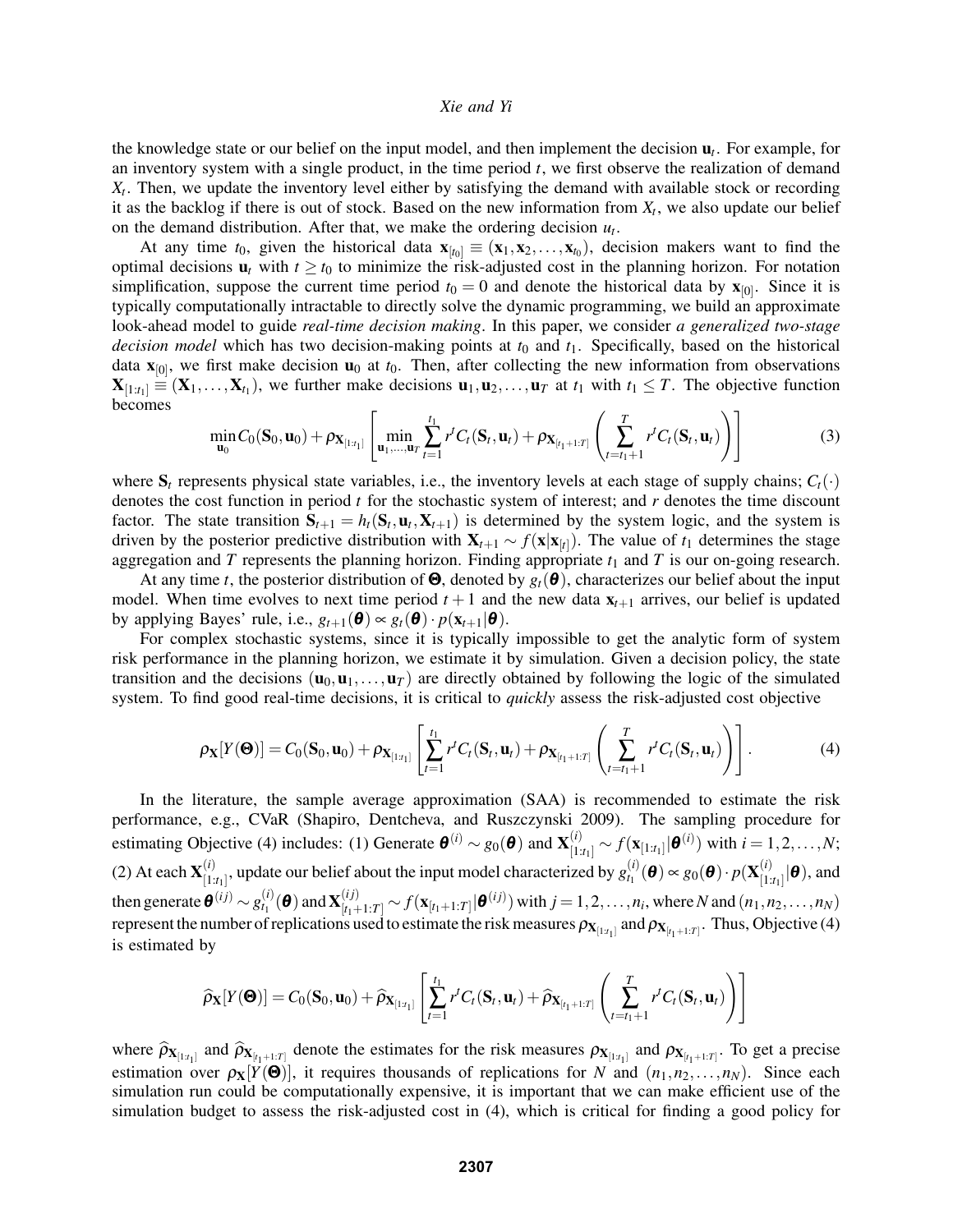real-time decision making. Notice that since the simulation budget is related to the constraint on the computational time, "a finite simulation budget" typically means that we need to make decisions in a certain amount of time.

## 3 A SIMULATION-BASED PREDICTION FRAMEWORK

In this section, given a finite simulation budget, we propose a simulation-based prediction framework to efficiently estimate the risk-adjusted cost  $\rho_X[Y(\Theta)]$  in (4), and further deliver a CrI quantifying the simulation estimation uncertainty. Suppose  $t_1 \leq T/2$ . Notice that the computational cost for estimating  $\rho_X[Y(\Theta)]$  mainly comes from estimating the future response at the second decision-making point  $t_1$ , denoted by  $\mu\big(\mathbf{S}^{(i)}_{t_1}$  $\genfrac(){0pt}{1}{(i)}{g_{t_1}}\genfrac(){0pt}{1}{(i)}{g_{t_1}}$  $\mathbf{P}(\mathbf{x}_{t_1}^{(i)} | \mathbf{\Theta})$   $\equiv \rho_{\mathbf{X}_{[t_1+1:T]}} \left[ \sum_{t=t_1+1}^T r^t C_t(\mathbf{S}_t, \mathbf{u}_t) \right]$ , for all realizations  $\mathbf{X}_{[1:T]}^{(i)}$  $\prod_{[1:t_1]}^{(t)}$  with  $i = 1, 2, ..., N$ . Given a decision policy, this risk response only depends on the updated physical state  $S_{t_1}$  and knowledge state or our belief on the input model characterized by the posterior distribution  $g_{t_1}(\theta)$ . Suppose  $g_{t_1}(\theta)$  can be specified by a finite number of parameters. Motivated by our previous study (Xie, Nelson, and Barton 2014), we introduce *a metamodel-assisted approach* that can efficiently use the simulation budget to reduce the simulation estimation uncertainty. It also provides a posterior distribution of the response surface for  $\mu(S_{t_1}, g_{t_1}(\theta))$  so that we can quantify the simulation estimation uncertainty of the risk-adjusted cost  $\rho$ <sub>X</sub> $[Y(\mathbf{\Theta})]$ .

In this paper, we consider the parametric input model with a conjugate prior; see Section 3.1. Given the historical data  $\mathbf{x}_{[0]}$ , the input uncertainty can be characterized by a conjugate posterior  $g_0(\theta)$  specified by parameters, denoted by  $\beta_0$ . As time evolves to time period  $t_1$ , we observe the new data  $\mathbf{X}_{[1]}^{(i)}$ .  $\binom{t}{1:t_1}$  with  $i = 1, 2, \ldots, N$ . By applying Bayes' rule, the posterior is updated to be  $g_{t_1}^{(i)}$  $t_1^{(l)}(\boldsymbol{\theta})$  specified by parameters, denoted by  $\boldsymbol{\beta}_{t_1}^{(i)}$ <sup>t<sub>1</sub></sup>. Thus, the uncertainty of updated prediction model  $f(\mathbf{x}|\mathbf{x}_{[0]}, \mathbf{X}_{[1:t_1]})$  could be quantified by the samples  $\{\boldsymbol{\beta}_{t_1}^{(1)}\}$  $\bm{f}_1^{(1)}, \bm{\beta}_{t_1}^{(2)}$  $\bm{f}_1^{(2)}, \ldots, \bm{\beta}_{t_1}^{(N)}$  $\binom{N}{t_1}$ . By abusing the notation, we can rewrite the response surface as

$$
\mu(\mathbf{S}_{t_1},\boldsymbol{\beta}_{t_1})=\rho_{\mathbf{X}_{[t_1+1:T]}}\left[\sum_{t=t_1+1}^T r^t C_t(\mathbf{S}_t,\mathbf{u}_t)\right].
$$
\n(5)

To efficiently estimate the response  $\mu(S_{t_1}, \beta_{t_1})$ , based on the simulation outputs at a few well-chosen design points, we construct a GP metamodel  $M(\cdot)$  characterizing our belief for  $\mu(\cdot)$  in Section 3.2. Then, we develop a procedure in Section 3.3 that can deliver a CrI quantifying the simulation estimation uncertainty of  $\rho_{\bf X}[Y(\bf{\Theta})]$ . Since the evaluation of  $\mu(\cdot)$  at each sample  $({\bf S}_{t_1}^{(i)})$  $\bm{f}_1^{(i)}, \bm{\beta}_{t_1}^{(i)}$  $t_1^{(t)}$  through the metamodel is computationally cheap, we can let the number of replications *N* be large enough so that the finite sampling error introduced by using finite *N* samples to estimate the outer risk measure  $\rho_{X_{[1:t_1]}}$  is negligible.

## 3.1 Update the Input Model

When a conjugate prior is used for the parametric input model, the posterior distribution is in the same family as the prior and it is specified by a finite number of parameters. Since many input parametric distributions commonly used in simulation belong to the exponential family, for illustration, we consider the exponential family with a general form,  $p(x|\theta) = \eta_1(x)\eta_2(\theta) \exp{\{\theta^\top T(x)\}}$ , where  $T(x)$  denotes the sufficient statistics. If we start with a conjugate prior, at  $t_0 = 0$ , our belief on the input model is characterized by the posterior distribution, denoted by  $g_0(\hat{\theta}) = p(\theta | \psi_0, v_0) = f(\psi_0, v_0) \eta_2(\hat{\theta}) v_0 \exp(\theta^\top \psi_0)$ . It can be specified by the parameters  $\boldsymbol{\beta}_0 = (\boldsymbol{\psi}_0, v_0)$  which are functions of prior parameters and the historical data  $\mathbf{x}_{[0]}$ .

When time evolves to time period  $t_1$ , we observe the new realizations  $\mathbf{X}_{[1]}^{(i)}$ .  $\begin{bmatrix} (t) \\ [1:t_1] \end{bmatrix}$ . The distribution  $g_0(\boldsymbol{\theta})$  gives the prior belief of the input model. Then, by applying Bayes' rule, we can have the posterior distribution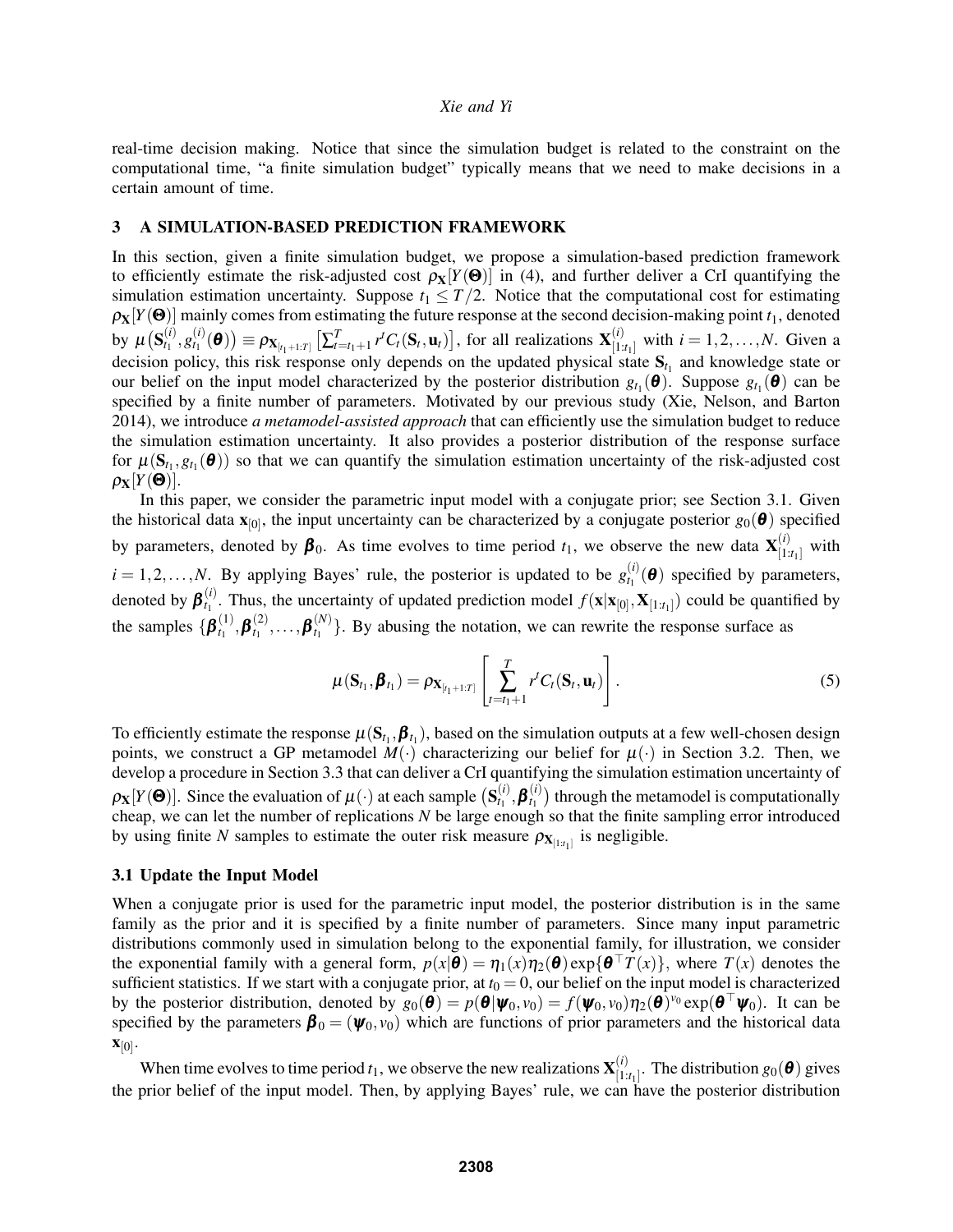$g_{t_1}^{(i)}$  $\boldsymbol{p}^{(i)}_{t_1}(\boldsymbol{\theta}) = p\big(\boldsymbol{\theta}|\boldsymbol{\psi}^{(i)}_{t_1}\big)$  $v_{t_1}^{(i)}, v_{t_1}^{(i)}$  $\binom{(i)}{t_1}$  with  $(\boldsymbol{\psi}_{t_1}^{(i)})$  $v_{t_1}^{(i)}, v_{t_1}^{(i)}$  $\begin{pmatrix} i \ t_1 \end{pmatrix} = \big( \boldsymbol{\psi}_0 + T(\mathbf{X}_{[1]}^{(i)} \big)$  $\begin{bmatrix} (t) \\ [1:t_1] \end{bmatrix}$ ,  $v_0 + t_1$ . Thus, our updated belief on the input model can be specified by parameters  $\boldsymbol{\beta}_{t_1}^{(i)} = (\boldsymbol{\psi}_{t_1}^{(i)})$  $v_{t_1}^{(i)}, v_{t_1}^{(i)}$  $\binom{(l)}{t_1}$ .

#### 3.2 Construct a GP Metamodeling

In this section, we construct a metamodel for the response surface  $\mu(\cdot)$  in Equation (5). Denote the state variables by  $z \equiv (S_{t_1}, \beta_{t_1})$  with dimension *d*. In general, we do not have any strong prior information on the parametric form for  $\mu(\cdot)$  and only have weak prior knowledge, such as the continuity. That means as the state variables **z** and **z'** are close to each other, the responses  $\mu(z)$  and  $\mu(z')$  tend to be similar. Thus, we construct a spatial dependence metamodel for  $\mu(\cdot)$  by using the stochastic kriging (SK) proposed by Ankenman, Nelson, and Staum (2010), which explicitly considers the simulation estimation uncertainty.

SK assumes that the unknown response surface  $\mu(\cdot)$  is a realization of GP. At any z, the simulation output *Y* from the *j*-th replication is modeled as

$$
Y_j(\mathbf{z}) = \mu_0 + W(\mathbf{z}) + \varepsilon_j(\mathbf{z})
$$

where  $\mu_0$  is a constant parameter,  $\varepsilon_i(z)$  represents the simulation estimation error and the mean-zero, second-order stationary GP *W*(z) accounts for the spatial dependence of the response surface. The spatial covariance is denoted by  $Cov[W(z), W(z')] = \tau^2 r(z - z')$ , where  $\tau^2$  denotes the variance and  $r(\cdot)$  denotes a correlation function. Based on the study in Xie, Nelson, and Staum (2010), the product-form Gaussian correlation function is used in our empirical study  $r(z - z'|\boldsymbol{\xi}) = \exp\left[-\sum_{j=1}^d \xi_j(z_j - z'_j)^2\right]$ .

Our prior belief of the response surface  $\mu(\cdot)$  is characterized by a GP,  $M(z) \equiv \mu_0 + W(z)$ . To reduce the uncertainty of our belief on  $\mu(\cdot)$ , we run simulations at *k* well-chosen design points, denoted by  $\mathscr{D} \equiv {\mathbf{z}_1, \mathbf{z}_2, \ldots, \mathbf{z}_k}$ , and denote the simulation outputs by  $\mathbf{Y}_{\mathscr{D}} = (Y_1(\mathbf{z}_i), Y_2(\mathbf{z}_i), \ldots, Y_{m_i}(\mathbf{z}_i))_{i=1}^k$ , where  $m_i$ denotes the replications at  $\mathbf{z}_i$ . Let the sample means at all design points be  $\bar{\mathbf{Y}}_{\mathscr{D}} = (\bar{Y}(\mathbf{z}_1), \bar{Y}(\mathbf{z}_2), \ldots, \bar{Y}(\mathbf{z}_k))^{\top}$ , where  $\bar{Y}(\mathbf{z}_i) = \sum_{j=1}^{m_i} Y(\mathbf{z}_i)/m_i$  for  $i = 1, 2, \ldots, k$ . Without applying common random numbers, the variance of  $\bar{\mathbf{Y}}_{\mathcal{D}}$  is a  $k \times k$  diagonal matrix  $C = \text{diag}\{\sigma_{\varepsilon}^2(\mathbf{z}_1)/m_1, \sigma_{\varepsilon}^2(\mathbf{z}_2)/m_2, \dots, \sigma_{\varepsilon}^2(\mathbf{z}_k)/m_k\}$ , where  $\sigma_{\varepsilon}^2(\mathbf{z}) = \text{Var}[\varepsilon(\mathbf{z})]$ .

Let a  $N \times d$  matrix  $\mathbb{Z}_{*}$  denote the locations of *N* prediction points. Let  $\Sigma$  represent the  $k \times k$  covariance matrix across all design points and  $\Sigma(\mathbf{Z}_{*},\cdot)$  be the  $k \times N$  covariance matrix between all design points and *N* prediction points  $\mathbf{Z}_{*}$ . If the parameters  $(\tau^2, \xi, C)$  are known, given simulation outputs at design points  $Y_{\mathscr{D}}$ , the metamodel uncertainty can be characterized by an updated GP

$$
M_p(\mathbf{Z}_*) \equiv M(\mathbf{Z}_*) | \mathbf{Y}_{\mathcal{D}} \sim GP(m_p(\mathbf{Z}_*), \Sigma_p(\mathbf{Z}_*, \mathbf{Z}_*))
$$
(6)

where  $m_p(\cdot)$  is the minimum mean squared error (MSE) linear predictor

$$
m_p(\mathbf{Z}_*) = \widehat{\mu}_0 \cdot \mathbf{1}_{N \times 1} + \Sigma(\mathbf{Z}_*, \cdot)^\top [\Sigma + C]^{-1} (\bar{\mathbf{Y}}_{\mathscr{D}} - \widehat{\mu}_0 \cdot \mathbf{1}_{k \times 1}),
$$
(7)

and the corresponding variance covariance matrix is

$$
\Sigma_p(\mathbf{Z}_*, \mathbf{Z}_*) = \Sigma(\mathbf{Z}_*, \mathbf{Z}_*) - \Sigma(\mathbf{Z}_*, \cdot)^\top [\Sigma + C]^{-1} \Sigma(\mathbf{Z}_*, \cdot) \n+ k \eta^\top [\mathbf{1}_{k \times 1}^\top (\Sigma + C)^{-1} \mathbf{1}_{k \times 1} \mathbf{1}_{k \times 1}^\top (\Sigma + C)^{-1} \mathbf{1}_{k \times 1}]^{-1} \eta
$$
\n(8)

where  $\hat{\mu}_0 = [\mathbf{1}_{k \times 1}^{\top}(\Sigma + C)^{-1}\mathbf{1}_{k \times 1}]^{-1}\mathbf{1}_{k \times 1}^{\top}(\Sigma + C)^{-1}\bar{\mathbf{Y}}_{\mathscr{D}}$  and  $\eta = \mathbf{1}_{1 \times N} - \mathbf{1}_{k \times 1}^{\top}(\Sigma + C)^{-1}\Sigma(\mathbf{Z}_{*}, \cdot)$  (Ankenman, Nelson, and Staum 2010). Since in reality the spatial correlation parameters  $\tau^2$  and  $\xi$  are unknown, the maximum likelihood estimators are typically used for prediction.

Then, we consider the system performance estimate for  $\rho_{X_{[t_1+1:T]}}\left[\sum_{t=t_1+1}^T r^t C_t(S_t, \mathbf{u}_t)\right]$  with  $\rho_X = C \text{VaR}_{\alpha}$ and its estimation variance at each design point. Specifically, at the design point  $z_i$ , there are  $n_i$  simulation runs, denoted by  $\tilde{L}_{i\ell} \equiv \sum_{t=t_1+1}^{T} r^t C_t (\mathbf{S}_t^{(i\ell)})$  $t^{(i\ell)}, \mathbf{u}_t^{(i\ell)}$  $\binom{n}{t}$  with  $\ell = 1, 2, \ldots, n_i$ . We can divide  $n_i$  runs into  $m_i$  batches with  $N_i = n_i/m_i$  being an integer. Based on samples in each batch, we can have a  $CVaR_\alpha$  estimate or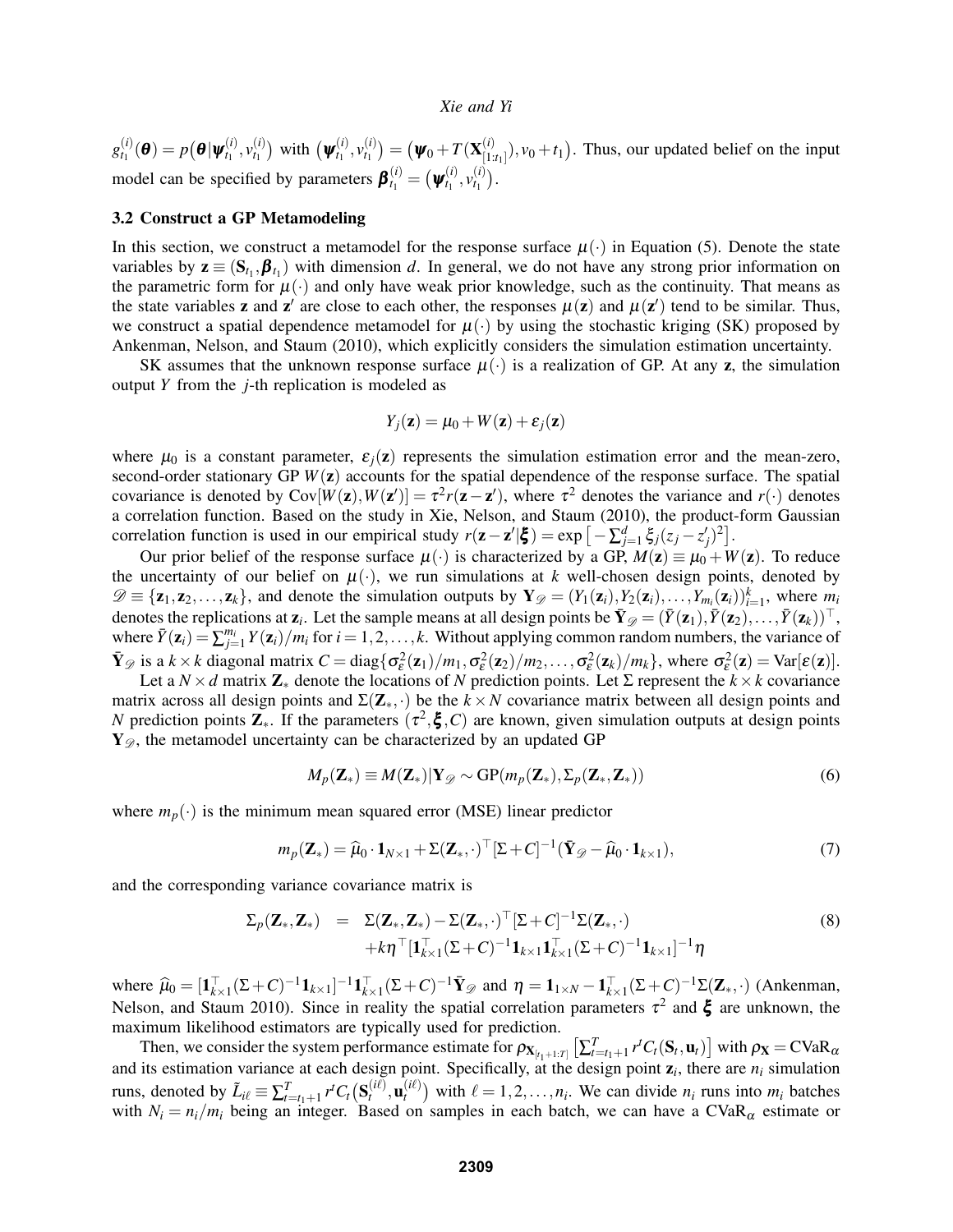the simulation output  $Y_j(z_i)$  with  $j = 1, 2, ..., m_i$ . After that, we can calculate the sample mean  $\bar{Y}(z_i)$  and also estimate its variance. However, based on the study in Chen and Kim (2014), we can minimize the mean squared error (MSE) of CVaR<sub> $\alpha$ </sub> estimation by letting  $N_i = n_i$ . Thus, in this paper, we use all samples  $\{\tilde{L}_{i\ell}\}_{\ell=1}^{n_i}$  to estimate the response  $CVaR_\alpha[\sum_{t=t_1+1}^T r^t C_t(\mathbf{S}_t, \mathbf{u}_t)]$ , and the simulation output becomes

$$
Y(\mathbf{z}_i) = \tilde{v}_i - \frac{1}{n_i \alpha} \sum_{\ell=1}^{n_i} [\tilde{v}_i - \tilde{L}_{i\ell}]^+
$$
\n(9)

where  $\tilde{v}_i = \inf\{x : \tilde{F}_i(x) \ge \alpha\}$  and  $\tilde{F}_i(x) = \frac{1}{n_i} \sum_{\ell=1}^{n_i} I\{\tilde{L}_{i\ell} \le x\}$  with  $I(\cdot)$  denoting an indicator function. The variance of  $Y(\mathbf{z}_i)$  could be estimated by the bootstrap approach (Cheung and Lee 2005). Accounting for the bias introduced by using finite  $n_i$  to estimate the risk measure  $\rho_{X_{[t_1+1:T]}}$  is in our future research.

#### 3.3 Procedure for the Metamodel-Assisted Approach

In this section, we describe the procedure for our metamodel-assisted approach and it includes the main steps as follows. We first find a design space E that can cover the most likely prediction points for  $(S_t^{(i)})$  $\bm{f}_1^{(i)}, \bm{\beta}_{t_1}^{(i)}$  $t_1^{(l)}$ . To have all prediction points located close to design points, we use a space-filling design, the orthogonal max-min Latin Hypercube Design (LHD), to generate *k* design points evenly covering *E* (Liu and Staum 2010; Barton, Nelson, and Xie 2010). Then, run the simulations at design points and construct a GP  $M_p(\cdot)$ for the risk response surface  $\mu(S_{t_1}, \beta_{t_1})$ . After that, we use  $m_p(\cdot)$  to get a point estimate (PE) for  $\rho_X[Y(\Theta)]$ in Step 3, and further use the posterior distribution of  $\mu(\cdot)$  to generate a  $(1 - \alpha_0)100\%$  percentile CrI quantifying the simulation estimation uncertainty in Step 4.

- 0. Provide the current physical and knowledge states  $(S_0, \beta_0)$ .
- 1. Identify a design space *E* of state variables z at the second decision-making point, which is the smallest cube covering a large percentage of prediction points  $\mathscr{P} = {\mathbf{z}_1^*, \mathbf{z}_2^*, \dots, \mathbf{z}_N^*}$ , where  $\mathbf{z}^*_i = (\mathbf{S}^{(i)}_{t_1}$  $\bm{f}_1^{(i)}, \bm{\beta}_{t_1}^{(i)}$  $t_1^{(l)}$ .
- 2. Use the orthogonal max-min LHD to generate *k* design points  $\mathcal{D} = {\mathbf{z}_1, \mathbf{z}_2, ..., \mathbf{z}_k}$  evenly covering the design region *E*. At each  $z_i$ , run  $n_i$  simulation runs to obtain  $\tilde{L}_{i\ell}$  with  $i = 1, 2, ..., k$  and  $\ell = 1,2,\ldots,n_i$ . Then, obtain the simulation output  $Y(\mathbf{z}_i)$  by Equation (9) and estimate the variance  $\sigma_{\varepsilon}^2(z_i)$  by the bootstrapping. Fit the metamodel by using Equations (7) and (8).
- 3. Use  $m_p(\cdot)$  to estimate the responses at the prediction points  $\mathscr{P}$ . Then, calculate the PE for riskadjusted cost,  $\widehat{\rho}_X[Y(\Theta)] = C_0(S_0, \mathbf{u}_0) + \widehat{v} - \frac{1}{N\alpha} \sum_{i=1}^N [\widehat{v} - \widehat{L}_i]^+,$  where  $\widehat{L}_i = \sum_{t=1}^{t_1} r^t C_t(S_t^{(i)})$  $_t^{(i)}, \mathbf{u}_t^{(i)}$  $m_p(z_i^*)$ is generated by simulations driven by  $\mathbf{X}_{1}^{(i)}$ .  $[1:t_1]$  with  $i = 1, 2, ..., N$ ,  $\hat{v} = \inf\{x : F(x) \ge \alpha\}$  and  $F(x) =$  $\frac{1}{N} \sum_{i=1}^{N} I_i \left\{ \hat{L}_i \leq x \right\}$ . The costs  $C_t(\mathbf{S}_t, \mathbf{u}_t)$  with  $t = 0, 1, \ldots, t_1$  are obtained by simulation.
- 4. Return a CrI quantifying the simulation estimation uncertainty for  $\rho_X[Y(\mathbf{\Theta})]$ . Generate *B* sample paths of  $M_p(\cdot)$  by using Equations (6) – (8). For each sample path, estimate the responses  $\mu(\cdot)$  at the prediction points  $\mathscr{P}$ , and then by following the similar procedure in Step 3, obtain an estimate of the risk-adjusted cost objective, denoted by  $U_j$  with  $j = 1, 2, ..., B$ . Record the  $(1 - \alpha_0)100\%$ percentile CrI,  $[U_{(\lceil B \frac{\alpha_0}{2} \rceil)}, U_{(\lceil B(1-\frac{\alpha_0}{2}) \rceil)}]$ , where  $U_{(1)} \leq U_{(2)} \leq \cdots \leq U_{(B)}$  are the sorted values.

## 4 EMPIRICAL STUDY

In this section, a single-item multi-period inventory example with a daily review (*R*,*Q*) policy is used to study the performance of our approach. Thus, the time unit is in terms of days. Suppose the supply lead time is  $L = 2$ . At the beginning of time period *t*, we first receive the order  $u_{t-L}$  and then observe the demand  $X_t$ . If the stock level  $S_{t-1} + u_{t-L}$  is greater than the demand, we have the holding cost  $h(S_{t-1} + u_{t-L} - X_t)$ , where  $S_{t-1}$  denotes the inventory level in the last time period and the holding cost per unit is  $h = 1.5$ . If  $X_t$  exceeds the stock level, we subcontract the remaining demand to the third party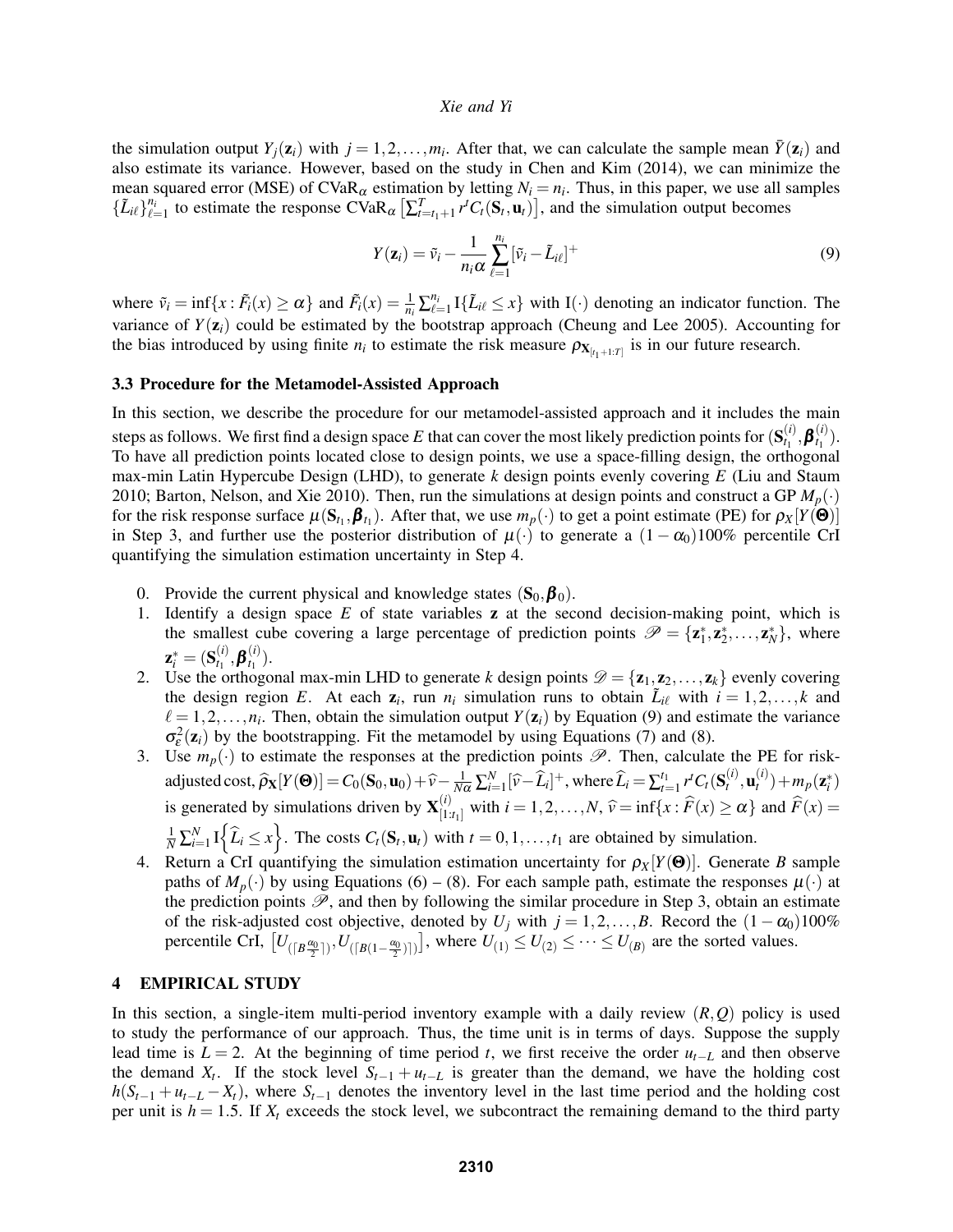at price  $p = 5$  per unit. After that, we update the inventory level  $S_t = \max\{S_{t-1} + u_{t-L} - X_t, 0\}$ . If the inventory position (equal to the sum of stock on hand and outstanding orders) drops to or below the reorder point *R*, we place an order with  $u_t = Q$ ; Otherwise, set  $u_t = 0$ . Thus, the total cost occurs in time period t is  $C_t(S_t, u_t) = cu_t + hS_t + p \max\{X_t - S_{t-1} - u_{t-L}, 0\}$ , where the ordering cost per unit is  $c = 1.2$ . The demands in each time period follow an exponential distribution,  $X_t \stackrel{i.i.d.}{\sim} \exp(\theta^c)$  with rate  $\theta^c = 1/300$ , and the system starts with an initial inventory 100. Since high-tech products tend to have a short life time, for simplification, we set the discount factor  $r = 1$ . For any given policy specified by  $(R, Q)$ , we want to quickly and efficiently estimate the risk-adjusted cost  $\rho_X[Y(\Theta)]$  in Equation (4) with  $\rho = \text{CVaR}_{0.95}$ . For illustration, suppose  $R = 100$  and  $Q = 200$ .

To assess the performance of our approach, suppose the input distribution family is known with the unknown parameter θ<sup>c</sup> estimated from real-world data. We start with a noninformative conjugate prior Gamma $(0, 0.5)$ . At the current time period  $t<sub>0</sub>$ , the unknown parameter is estimated by *m* valid historical data, denoted by  $\mathbf{x}_{[t_0]} = (x_{t_0-m+1}, x_{t_0-m+2}, \dots, x_{t_0})$ . Thus, our belief on  $\theta^c$  is characterized by the posterior distribution  $p(\theta|\mathbf{x}_{[t_0]})$  and it is Gamma $(a,b)$  with  $(a,b) = (m,0.5+\sum_{t=1}^{t_0}$  $\sum_{t=t_0-m+1}^{t_0} x_t$ . For notation simplification, set  $t_0 = 0$ . For the generalized two-stage decision model in Equation (4), at the second decision-making point *t*<sub>1</sub>, the knowledge state is characterized by the updated posterior distribution, Gamma $(a+t_1,b+\sum_{t=1}^{t_1}X_t)$ , which is specified by  $\beta_{t_1} = \sum_{t=1}^{t_1} X_t$ .

To examine the robustness of our approach and study the effects of  $t_1$  and  $T$  on the objective  $\rho_X[Y(\Theta)]$ , we consider different settings with  $m = 10, 20, 100, T = 10, 20$  and  $t_1 = 3, 5$ . Since there is no analytical form for  $\rho_X[Y(\Theta)]$  in Equation (4), we do a side experiment to estimate the true value of risk-adjusted cost by using the Monte Carlo approach with a large enough simulation budget. We run *N* replications to estimate the outer risk measure. Since we do not have any prior knowledge about  $\mu(S_{t_1}, \beta_{t_1}) = \rho_{X_{[t_1+1:T]}}[\sum_{t=t_1+1}^{T} r^t C_t(S_t, u_t)],$ we set equal replications to each sample or prediction point  $(S_t^{(i)})$  $\beta_{t_1}^{(i)},\beta_{t_1}^{(i)}$  $t_1^{(l)}$  with  $i = 1, 2, ..., N$ . That means  $n_1 = n_2 \cdots = n_N = n$ .

To determine the appropriate replications *N* and *n* to estimate the true risk-adjusted cost  $\rho_X[Y(\Theta)]$ , we select  $N = 10^4$  and  $n = 10^4$  as the benchmark, and then run 10 macro-replications to test different settings. Since there is larger input uncertainty when  $m = 10$ , we only consider  $m = 10$  in the side experiment. In each macro-replication, we first generate *m* historical observations, run simulations to estimate  $\rho_X[Y(\Theta)]$ and record the relative error. Then, the results of maximum error in the unit % obtained from 10 macroreplications are provided in Table 1. We observe that the relative error is more sensitive to the value of *N* than *n*. Since the setting  $N = 10^4$  and  $n = 10^3$  can achieve a relative error less than 0.3%, to balance precision and computational cost, we choose it to estimate the true cost objective value.

|                            | Table 1: The maximum absolute relative difference compared to the estimate obtained with $N = 10^4$ and |  |  |  |
|----------------------------|---------------------------------------------------------------------------------------------------------|--|--|--|
| $n = 104$ (in the unit %). |                                                                                                         |  |  |  |

| N                 | 1000 |      |       |      | 5000 | 10000 |      |      |
|-------------------|------|------|-------|------|------|-------|------|------|
| n                 | 1000 | 5000 | 10000 | 1000 | 5000 | 10000 | 1000 | 5000 |
| $t_1 = 3, T = 10$ | 1.5  | 1.6  | 1.6   | 1.3  | 1.4  | 1.4   | 0.19 | 0.08 |
| $t_1 = 5, T = 10$ | 1.9  | -1.9 | 1.9   | 1.1  | -1.1 | 1.0   | 0.17 | 0.07 |
| $t_1 = 3, T = 20$ | 1.4  | 1.2  |       | 0.9  | 0.9  | 0.8   | 0.29 | 0.07 |
| $t_1 = 5, T = 20$ | 1.4  | 1.2  | 1.2   | 0.9  | 0.9  | 0.8   | 0.29 | 0.08 |

## 4.1 Comparison of Metamodel-Assisted and SAA Approaches

For a given simulation budget, we compare our metamodel-assisted approach with the direct SAA approach. We first study the statistical properties of the PE of  $\rho_X[Y(\Theta)]$  obtained by both approaches. Table 2 records the mean and standard error (SE) of the relative error of PEs in the unit %. They are based on 100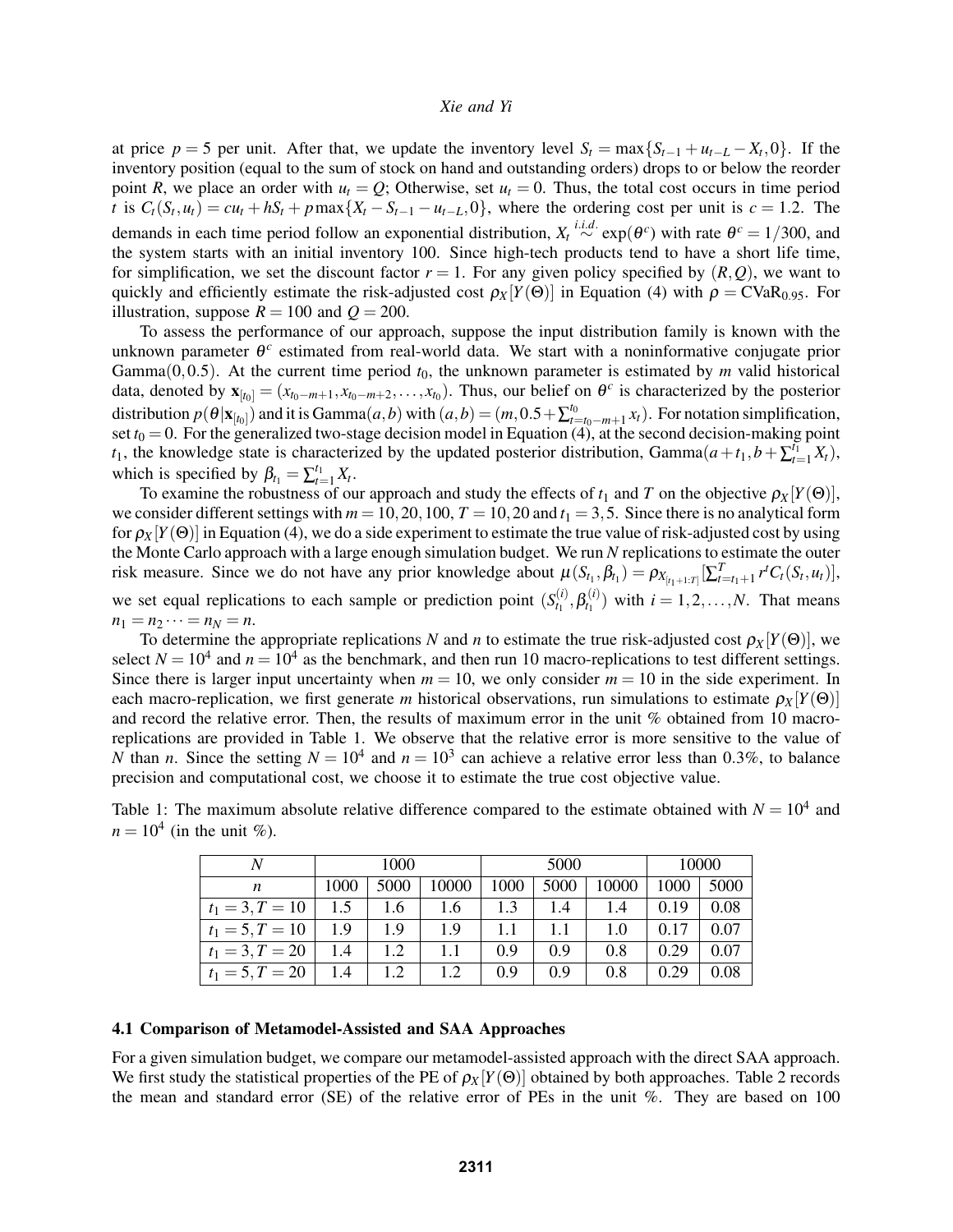macro-replications. In each macro-replication, we first generate *m* historical data from  $F<sup>c</sup>$ . Then, the metamodel-assisted and direct SAA approaches are used to estimate the risk-adjusted cost. We record the relative errors for both approaches. For the metamodel-assisted approach, when we construct the metamodel for  $\mu(S_{t_1}, \beta_{t_1})$ , we choose  $k = 20$  design points by following the '10*d*' rule recommended in Jones, Schonlau, and Welch (1998). At each design point, we assign 100 replications to estimate the inner risk measure  $\mu(S_{t_1}, u_{t_1}) = \rho_{X_{[t_1+1:T]}}[\sum_{t=t_1+1}^T r^t C_t(S_t, u_t)].$  Based on the simulation results at k design points, we can construct the fitted response surface  $m_p(S_{t_1}, \beta_{t_1})$  by Equation (7) and use it to estimate the risk-adjusted cost objective. Since it is computationally cheap to assess the inner level risk measure by using the metamodel, we set  $N = 1000$  when we assess  $\rho_X[Y(\Theta)]$ . Considering that the computational cost mainly comes from assessing the inner risk measure, for simplification, we assign an equal simulation budget to estimate the inner level risk measure for both metamodel-assisted and SAA approaches. Thus, for the SAA approach, since the relative error is more sensitive to the value of *N* than *n*, we set  $N = 100$ and *n* = 20 so that we can have one observation falling in the 5% right tail part of  $\sum_{t=t_1+1}^{T} r^t C_t (S_t, u_t)$ . Table 2 demonstrates that the metamodel-assisted approach provides much smaller estimation error and it can efficiently use the simulation budget to estimate the risk-adjusted cost  $\rho_X[Y(\Theta)]$ . Further, we observe that as  $t_1$  increases, the estimation errors from both approaches tend to decrease.

| $t_1 = 3, T = 10$ | metamodel-assisted |           |                    |     | <b>SAA</b>  |               |           |           |
|-------------------|--------------------|-----------|--------------------|-----|-------------|---------------|-----------|-----------|
|                   | error of PE        |           | CrI width          |     | error of PE |               | CrI width |           |
|                   | SЕ<br>mean         |           | mean               | SD  | mean        | <b>SE</b>     | mean      | <b>SD</b> |
| $m=10$            | 5.5                | 0.4       | 11.3               | 7.6 | 13.0        | 1.0           | 30.1      | 8.9       |
| $m = 20$          | 4.9<br>0.3         |           | 7.2                | 3.6 | 9.0         | $0.6^{\circ}$ | 26.5      | 7.1       |
| $m = 100$         | 0.2<br>3.0         |           | 3.9                | 1.5 | 7.3         | 0.5           | 21.1      | 1.5       |
|                   |                    |           |                    |     |             |               |           |           |
| $t_1 = 5, T = 10$ |                    |           | metamodel-assisted |     |             | <b>SAA</b>    |           |           |
|                   | error of PE        |           | CrI width          |     | error of PE |               | CrI width |           |
|                   | mean               | <b>SE</b> | mean               | SD  | mean        | <b>SE</b>     | mean      | <b>SD</b> |
| $m=10$            | 4.8                | 0.4       | 7.3                | 5.5 | 10.0        | 0.7           | 25.6      | 7.3       |
| $m = 20$          | 4.1                | 0.3       | 5.6                | 3.2 | 7.0         | 0.5           | 21.6      | 5.5       |

Table 2: The relative error of PEs and the relative width of CrIs obtained by the metamodel-assisted and SAA approaches (in the unit  $\%$ ).

Then, we study the statistical properties of the 95% percentile CrIs obtained by using the metamodelassisted and SAA approaches to quantify the simulation estimation uncertainty. Let  $B = 1000$ . Table 2 records the mean and standard deviation (SD) of the CrI width divided by the true risk-adjusted cost  $\rho_X[Y(\Theta)]$ . The results are based on 100 macro-replications. In each macro-replication, we first generate *m* real-world data from  $F^c$ . For the metamodel-assisted approach, let  $N = 1000$  and we build the metamodel for  $\mu(S_{t_1}, \beta_{t_1})$  by using  $k = 20$  and  $n = 100$ . Then, we can construct the CrI by following the procedure described in Section 3.3. For the SAA approach, we first generate  $N = 100$  prediction points,  $(S_t^{(i)})$  $\beta_{t_1}^{(i)}, \beta_{t_1}^{(i)}$  $t_1^{(l)}$ with  $i = 1, 2, \dots, N$ . At each sample  $(S_t^{(i)})$  $\beta_{t_1}^{(i)}, \beta_{t_1}^{(i)}$  $t_1^{(i)}$ ), we estimate the response  $\mu(S_{t_1}^{(i)})$  $\beta_{t_1}^{(i)},\beta_{t_1}^{(i)}$  $t_1^{(l)}$  by using  $n = 20$ replications, denoted by  $\widehat{\mu}(S_{t_1}^{(i)})$  $\theta_{t_1}^{(i)}, \beta_{t_1}^{(i)}$  $t_1^{(t)}$ , and then obtain the estimation variance by the bootstrap method (Cheung and Lee 2005), denoted by  $\hat{\sigma}^2(S_t^{(i)})$ <br>estimation uncertainty at different production  $\theta_{t_1}^{(i)}, \beta_{t_1}^{(i)}$  $t_1^{(t)}$ ). Without using common random numbers, the simulation estimation uncertainty at different prediction points is independent. Following the similar idea with that in Xie, Li, and Zhang (2016), we characterize the simulation estimation uncertainty of the response  $\mu(S^{(i)}_{t_1})$  $\beta_{t_1}^{(i)}, \beta_{t_1}^{(i)}$  $t_1^{(l)}$ with the posterior distribution  $\mathcal{N}(\widehat{\mu}(S_{t_1}^{(i)}))$  $\beta_{t_1}^{(i)},\beta_{t_1}^{(i)}$  $(\hat{\sigma}^{(i)}_{t_1}), \widehat{\sigma}^2(S^{(i)}_{t_1})$  $\theta_{t_1}^{(i)}, \beta_{t_1}^{(i)}$  $t_1^{(l)}$ ), which holds asymptotically. Then, we draw a multivariate sample at *N* prediction points from  $\mathcal{N}(\hat{\mu}, \Sigma)$ , where the  $N \times 1$  vector  $\hat{\mu}$  with element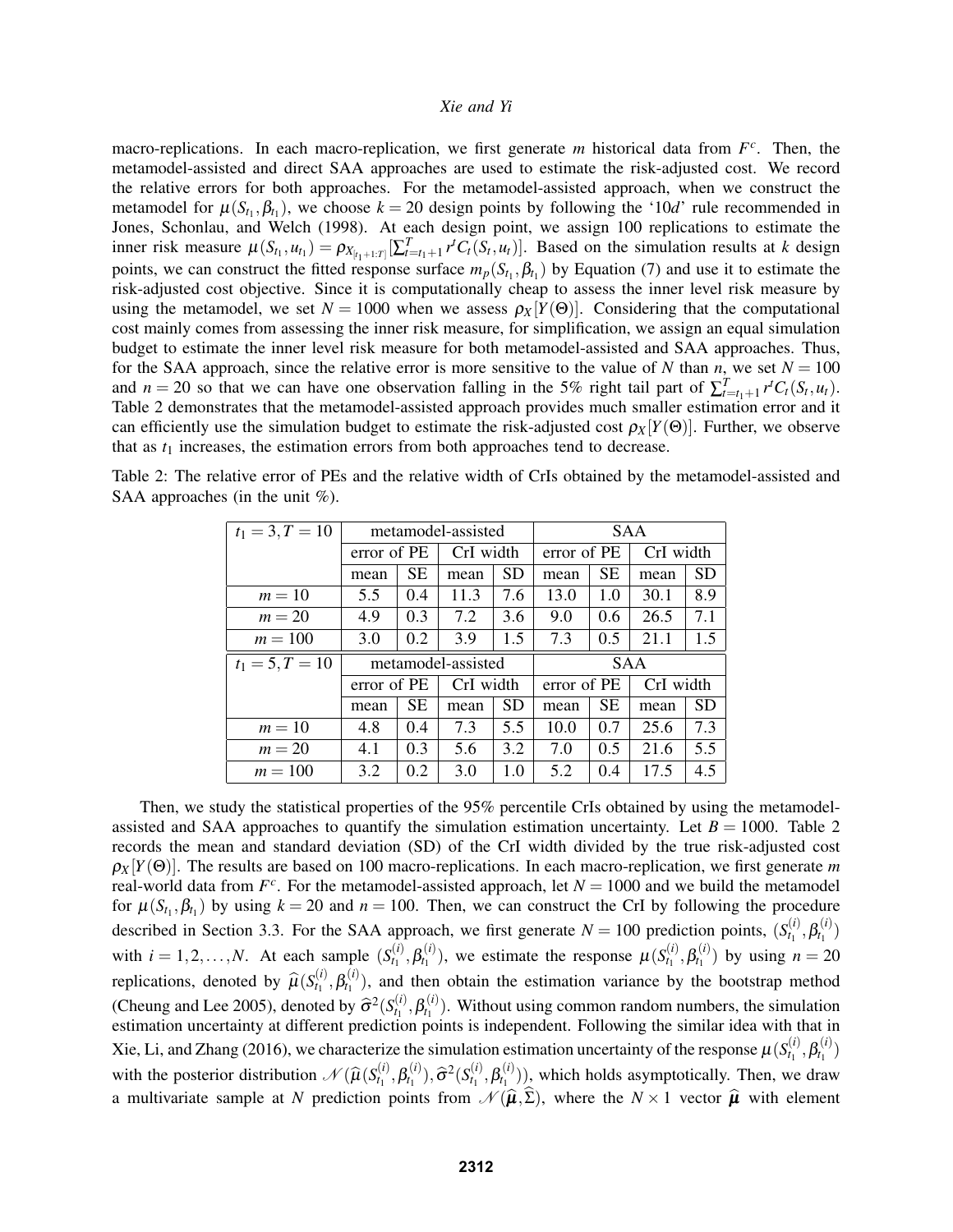$\widehat{\mu}_i = \widehat{\mu}(S_{t_1}^{(i)})$  $\beta_{t_1}^{(i)}, \beta_{t_1}^{(i)}$  $f_{t_1}^{(i)}$ ) and the *N* × *N* diagonal matrix  $\hat{\Sigma}$  with  $\hat{\Sigma}_{ii} = \hat{\sigma}^2 (S_{t_1}^{(i)})$  $\theta_{t_1}^{(i)}, \beta_{t_1}^{(i)}$  $t_1^{(l)}$  for  $i = 1, 2, ..., N$ . After that, we can obtain an estimate of the risk-adjusted cost  $\rho_X[Y(\Theta)]$ , denoted by  $\tilde{U}_b$ . By repeating this procedure *B* times, we have  $\{\tilde{U}_1, \tilde{U}_2, \ldots, \tilde{U}_B\}$ . Record the 95% percentile CrI,  $[\tilde{U}_{([B_{\tau_1}^{(0)}])}, \tilde{U}_{([B(1-\frac{\alpha_0}{2})])}],$ where  $\tilde{U}_{(1)} \leq \tilde{U}_{(2)} \leq \cdots \leq \tilde{U}_{(B)}$  are the sorted values. Notice that these CrIs only account for the simulation uncertainty on estimating  $\mu(S_{t_1}, \beta_{t_1})$ . They do not consider the finite sampling uncertainty introduced by using finite *N* to estimate the outer risk measure, which could be large for the SAA approach. Table 2 indicates that the metamodel-assisted approach can efficiently use the simulation budget to reduce the simulation estimation uncertainty.

## 4.2 Study the Effects of  $N$ ,  $t_1$  and  $T$

In this section, we use the metamodel-assisted approach to investigate the effects of the number of prediction points *N*, the second decision point *t*1, and the length of planning horizon *T* on the estimation of risk-adjusted cost  $\rho_X[Y(\Theta)]$ . We first study the impact of sample size *N*. As *N* increases, the finite sampling error for estimating the outer risk measure tends to decrease. Since the SAA approach needs to run simulations at each prediction point (*S* (*i*)  $\beta_{t_1}^{(i)}, \beta_{t_1}^{(i)}$  $t_1^{(l)}$  with  $i = 1, 2, ..., N$  to estimate the corresponding the inner risk measure, the computational cost increases dramatically as *N* becomes large. Differing with SAA, the metamodel-assisted approach separates the estimation of inner and outer risk measures and it allows us to make predictions for a large number of prediction points. Thus, we use the metamodel-assisted approach to study the impacts of the choice of *N* on the estimation of outer risk measure. Table 3 provides the results on the relative error of PE and the relative CrI width of the risk-adjusted cost when  $N = 1000,2000$ . They indicate that  $N = 2000$  gives narrower CrI width, while the relative errors of PEs obtained by  $N = 1000,2000$  are close to each other. That means the finite sampling uncertainty is not ignorable when  $N = 1000$ . Notice that as the required *N* increases, the advantage of the metamodel-assisted approach becomes more obvious.

In addition, Table 3 indicates that as  $t_1$  increases, both the relative estimation errors of PE and the relative CrI width decrease. By the asymptotic consistency, as  $t_1$  increases, the posterior  $g_{t_1}(\theta)$  becomes more concentrated around  $\theta^c$  and the design space is smaller. Given the same simulation budget, we can estimate the inner risk measure better.

| $t_1 = 3, T = 10$ | $N = 1000$        |           |           |           | $N = 2000$  |           |           |           |  |
|-------------------|-------------------|-----------|-----------|-----------|-------------|-----------|-----------|-----------|--|
|                   | error of PE       |           | CrI width |           | error of PE |           | CrI width |           |  |
|                   | mean              | <b>SE</b> | mean      | <b>SD</b> | mean        | <b>SE</b> | mean      | <b>SD</b> |  |
| $m=10$            | 5.5               | 0.4       | 11.3      | 7.6       | 5.6         | 0.4       | 8.1       | 6.0       |  |
| $m = 20$          | 4.9               | 0.3       | 7.2       | 3.6       | 4.0         | 0.4       | 5.9       | 3.4       |  |
| $m = 100$         | 3.0               | 0.2       | 3.9       | 1.5       | 3.0         | 0.2       | 3.4       | 1.4       |  |
| $t_1 = 5, T = 10$ | $N = 1000$        |           |           |           | $N = 2000$  |           |           |           |  |
|                   | error of PE       |           | CrI width |           | error of PE |           | CrI width |           |  |
|                   | <b>SE</b><br>mean |           |           |           |             |           |           |           |  |
|                   |                   |           | mean      | <b>SD</b> | mean        | <b>SE</b> | mean      | <b>SD</b> |  |
| $m=10$            | 4.8               | 0.4       | 7.3       | 5.5       | 5.2         | 0.4       | 6.1       | 4.9       |  |
| $m = 20$          | 4.1               | 0.3       | 5.6       | 3.2       | 3.8         | 0.3       | 5.2       | 2.9       |  |

Table 3: The relative error of PEs and the relative width of CrIs obtained by the metamodel-assisted approach when  $N = 1000, 2000$  (in the unit %).

Then, we study the impact of the planning horizon *T*. While it is computationally cheaper to estimate the risk-adjusted cost when we use a smaller *T* value, the larger *T* gives better approximation to the infinite planning horizon. We study cases with  $T = 10,20$  and the results are shown in Tables 4. The relative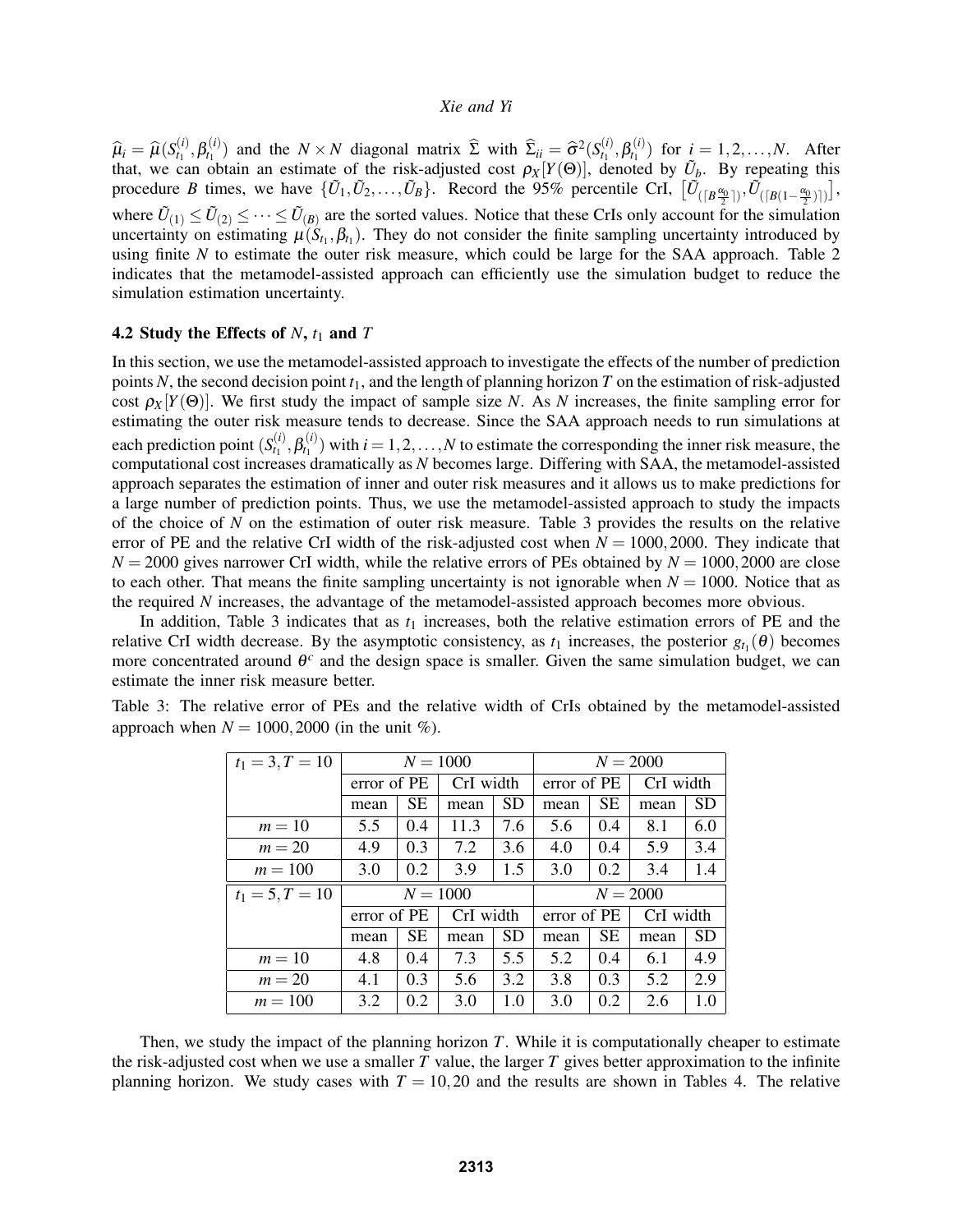errors of PEs and relative CrI width do not change significantly. Since the value of  $\rho_X[Y(\Theta)]$  increases as *T* increases, the absolute error and the CrI width become larger.

| $t_1 = 3$ | $T=10$      |     |           |           | $T=20$      |           |           |           |  |
|-----------|-------------|-----|-----------|-----------|-------------|-----------|-----------|-----------|--|
|           | error of PE |     | CrI width |           | error of PE |           | CrI width |           |  |
|           | mean        | SE. | mean      | <b>SD</b> | mean        | <b>SE</b> | mean      | <b>SD</b> |  |
| $m=10$    | 5.5         | 0.4 | 11.3      | 7.6       | 5.2         | 0.4       | 10.9      | 8.0       |  |
| $m = 20$  | 4.9         | 0.3 | 7.2       | 3.6       | 4.3         | 0.3       | 8.9       | 5.6       |  |
| $m = 100$ | 3.0         | 0.2 | 3.9       | 1.5       | 2.5         | 0.2       | 4.2       | 2.0       |  |
|           | $T=10$      |     |           |           |             |           |           |           |  |
| $t_1 = 5$ |             |     |           |           |             |           | $T=20$    |           |  |
|           | error of PE |     | CrI width |           | error of PE |           | CrI width |           |  |
|           | mean        | SE. | mean      | <b>SD</b> | mean        | <b>SE</b> | mean      | <b>SD</b> |  |
| $m=10$    | 4.8         | 0.4 | 7.3       | 5.5       | 5.4         | 0.4       | 7.1       | 6.6       |  |
| $m=20$    | 4.1         | 0.3 | 5.6       | 3.2       | 3.7         | 0.4       | 6.2       | 4.9       |  |

Table 4: The relative error of PEs and the relative width of CrIs obtained by the metamodel-assisted approach when  $T = 10,20$  (in the unit %).

## 5 CONCLUSIONS

There exist various challenges when we make real-time decisions for supply chain risk management in the bio-pharmaceutical manufacturing industry. In this paper, a generalized two-stage decision model is studied and we propose a simulation-based prediction framework. Since the risk-adjusted cost objective in the decision model involves the nested risk measures, it could be computationally prohibitive to assess the system performance by using the classical SAA approach. Considering that the computational cost mainly comes from estimating the inner risk measure, a metamodel-assisted approach is introduced. It can efficiently use a finite simulation budget to estimate the risk-adjusted cost objective and further deliver a CrI quantifying the simulation estimation uncertainty, which is critically important to find good real-time decisions. An empirical study on an inventory example demonstrates clear advantages of the metamodelassisted approach compared to the SAA approach. Then, our approach is further used to study the effects of the settings of two-stage decision model on the cost objective.

## **REFERENCES**

- Ankenman, B. E., B. L. Nelson, and J. Staum. 2010. "Stochastic Kriging for Simulation Metamodeling". *Operations Research* 58:371–382.
- Barton, R., B. L. Nelson, and W. Xie. 2010. "A Framework for Input Uncertainty Analysis". In *Proceedings of the 2010 Winter Simulation Conference*, edited by B. Johansson, S. Jain, J. Montoya-Torres, J. Hugan, and E. Yucesan, 1189 – 1198. Piscataway, New Jersey: Institute of Electrical and Electronics Engineers, Inc.
- Beale, E. 1955. "On Minimizing A Convex Function Subject to Linear Inequalities". *Journal of the Royal Statistical Society Series B* 17:173–184.
- Chen, F., M. Xu, and Z. G. Zhang. 2009. "A Risk-Averse Newsvendor Model Under the CVaR Criterion". *Operations Research* 57 (4): 1040–1044.
- Chen, X., and K. Kim. 2014. "Stochastic Kriging with Biased Sample Estimates". *ACM Transactions on Modeling and Computer Simulation* 24:8/1–8/23.
- Chen, X., M. Sim, D. Simchi-Levi, and P. Sun. 2007. "Risk Aversion in Inventory Management". *Operations Research* 55:828 – 842.